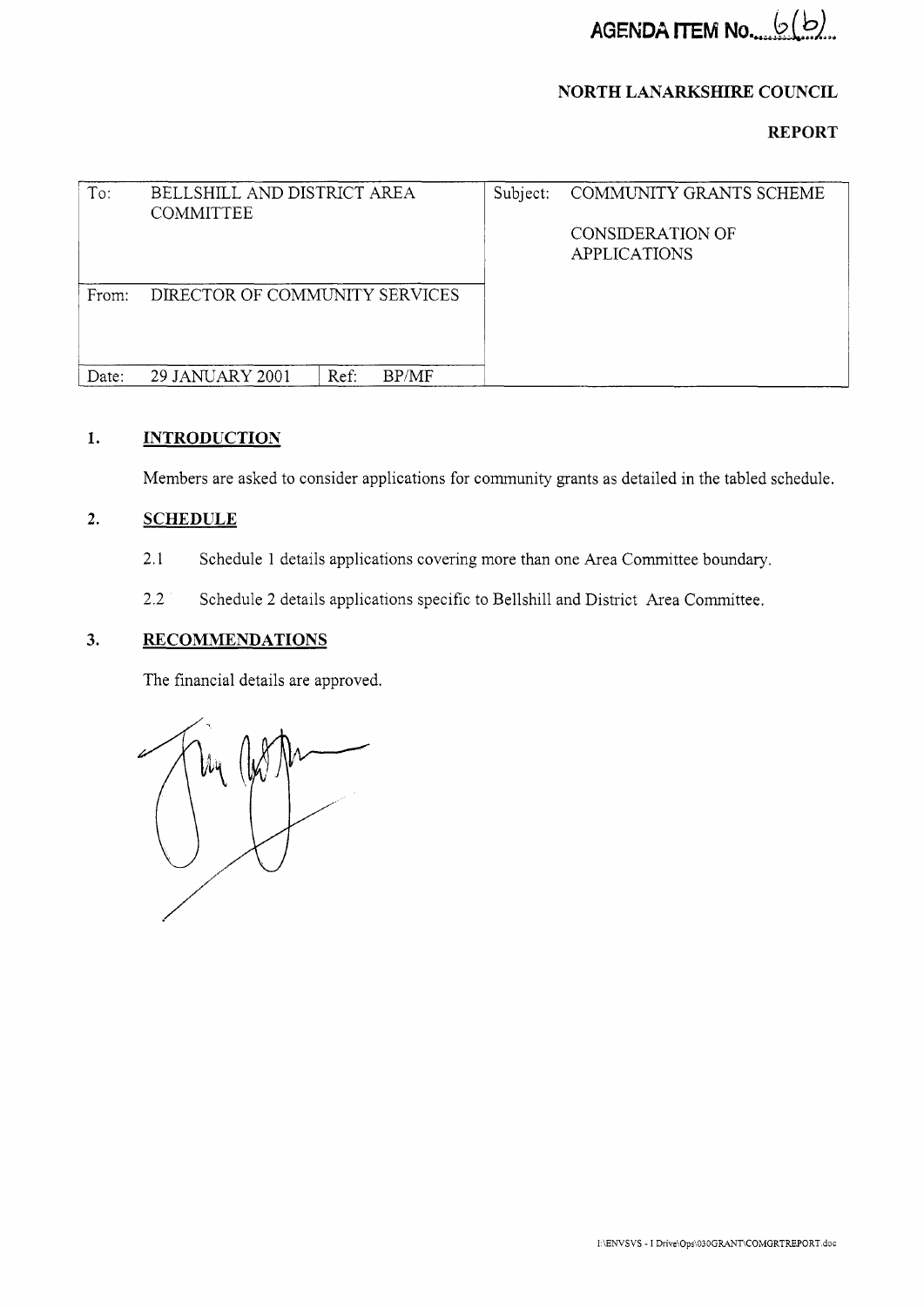# $2$  of 4

## APPLICATIONS COVERING MORE THAN ONE AREA COMMITTEE BOUNDARY

| <b>Ref No:</b>    | Name of Group                                          | Purpose                                                                                                | Amount<br><b>Requested</b> | Area/Ward No:                    | Recommendation                                                                                                          | Total |
|-------------------|--------------------------------------------------------|--------------------------------------------------------------------------------------------------------|----------------------------|----------------------------------|-------------------------------------------------------------------------------------------------------------------------|-------|
|                   |                                                        | <b>Continued Applications</b>                                                                          |                            |                                  |                                                                                                                         |       |
|                   |                                                        | (Area Committees should only consider applications relevant to their areas)                            |                            |                                  |                                                                                                                         |       |
| ALL:CG00/01 - 337 | 4th Coatbridge Girls Brigade,<br>Coatbridge            | assist with costs of taking members to<br>pantomime<br>(previously awarded £100)                       | £400                       | 32, 36, 37, 38, 40, 47           | $32$ – continue to nfy<br>$36 - \text{continue}$<br>$37 -$ continue to nfy<br>$38 -$ continue<br>$40$ – continue to nfy |       |
|                   |                                                        |                                                                                                        |                            |                                  | $47 - Nil$                                                                                                              |       |
| ALL:CG00/01 - 338 | Trinity (Carpet) Bowling Club,<br>Coatbridge           | assist with costs of meal and pantomime<br>(previously awarded £125)                                   | £250                       | 47                               | $35 - £125$                                                                                                             | £125  |
| ALL:CG00/01 - 339 | <b>Monklands Rainbow</b><br>Association, Airdrie       | assist with purchase of arts and crafts<br>materials<br>(previously awarded £50)                       | £1486.51                   | 31, 37, 38, 39, 40, 43, 52       | $31$ – continue to nfy<br>$37 -$ continue to nfy<br>$38 - \text{continue}$<br>$39$ – continue<br>$40$ – continue to nfy |       |
| ALL:CG00/01 - 341 | C.A.B.I.A Counselling &<br>Benefits in Action, Airdrie | assist with costs of outing<br>(previously awarded £225)                                               | £500                       | 42, 43, 44 to 51, 67, 68, 69, 70 | $47 - Nil$<br>49 - £200                                                                                                 |       |
| ALL:CG00/01 - 342 | Monklands Club for the Blind,<br>Coatbridge            | assist with costs of Christmas dinner and<br>outing to pantomime or show<br>(previously awarded £420)) | £600                       | 31, 32, 37, 41,                  | $31$ – continue to nfy<br>$32$ – continue to nfy<br>$37$ – continue to nfy                                              |       |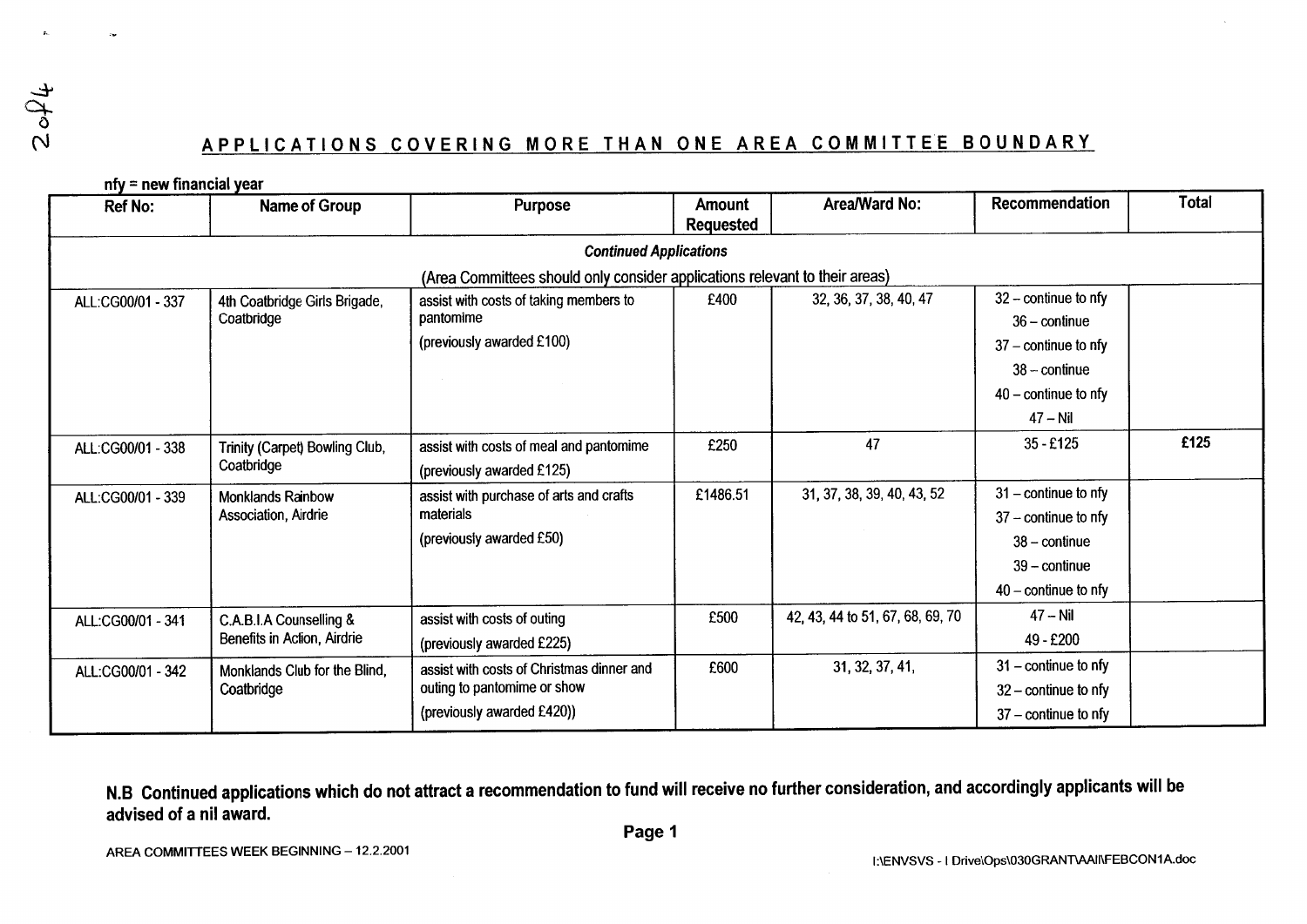| <b>Ref No:</b>    | <b>Name of Group</b>                | <b>Purpose</b>                    | Amount<br><b>Requested</b> | Area/Ward No:      | Recommendation                | Total |
|-------------------|-------------------------------------|-----------------------------------|----------------------------|--------------------|-------------------------------|-------|
| ALL:CG00/01 - 343 | Keir Hardie Coyotes Roller          | assist with purchase of equipment | £1500                      | 25, 28, 43, 50, 59 | 27 - £200                     | £200  |
|                   | Hockey Club, Airdrie                | (previously awarded £200)         |                            |                    |                               |       |
| ALL:CG00/01 - 344 | <b>Strathcarron Hospice Charity</b> | assist with costs of rent         | £2000                      | 1 to 70            | $9$ – continue                |       |
|                   | Shop, Kilsyth                       | (previously awarded £220)         |                            |                    | $21 - Nil$                    |       |
|                   |                                     |                                   |                            |                    | $31$ – continue to nfy        |       |
|                   |                                     |                                   |                            |                    | $32$ – continue to nfy        |       |
|                   |                                     |                                   |                            |                    | $33$ – continue to nfy        |       |
|                   |                                     |                                   |                            |                    | $34$ – continue               |       |
|                   |                                     |                                   |                            |                    | $35 - \text{continue}$        |       |
|                   |                                     |                                   |                            |                    | $36 - \text{continue}$        |       |
|                   |                                     |                                   |                            |                    | $37 -$ continue to nfy        |       |
|                   |                                     |                                   |                            |                    | $38 - \text{continue}$        |       |
|                   |                                     |                                   |                            |                    | $39 - \text{continue}$        |       |
|                   |                                     |                                   |                            |                    | $40 - \text{continue}$ to nfy |       |
|                   |                                     |                                   |                            |                    | $47 - Nil$                    |       |
|                   |                                     |                                   |                            |                    | $57 - £50$                    |       |
|                   |                                     |                                   |                            |                    | $65 - £100$                   |       |
|                   |                                     |                                   |                            |                    | 66 - £100                     |       |

 $\boldsymbol{r}$ 

 $\sim$   $\sim$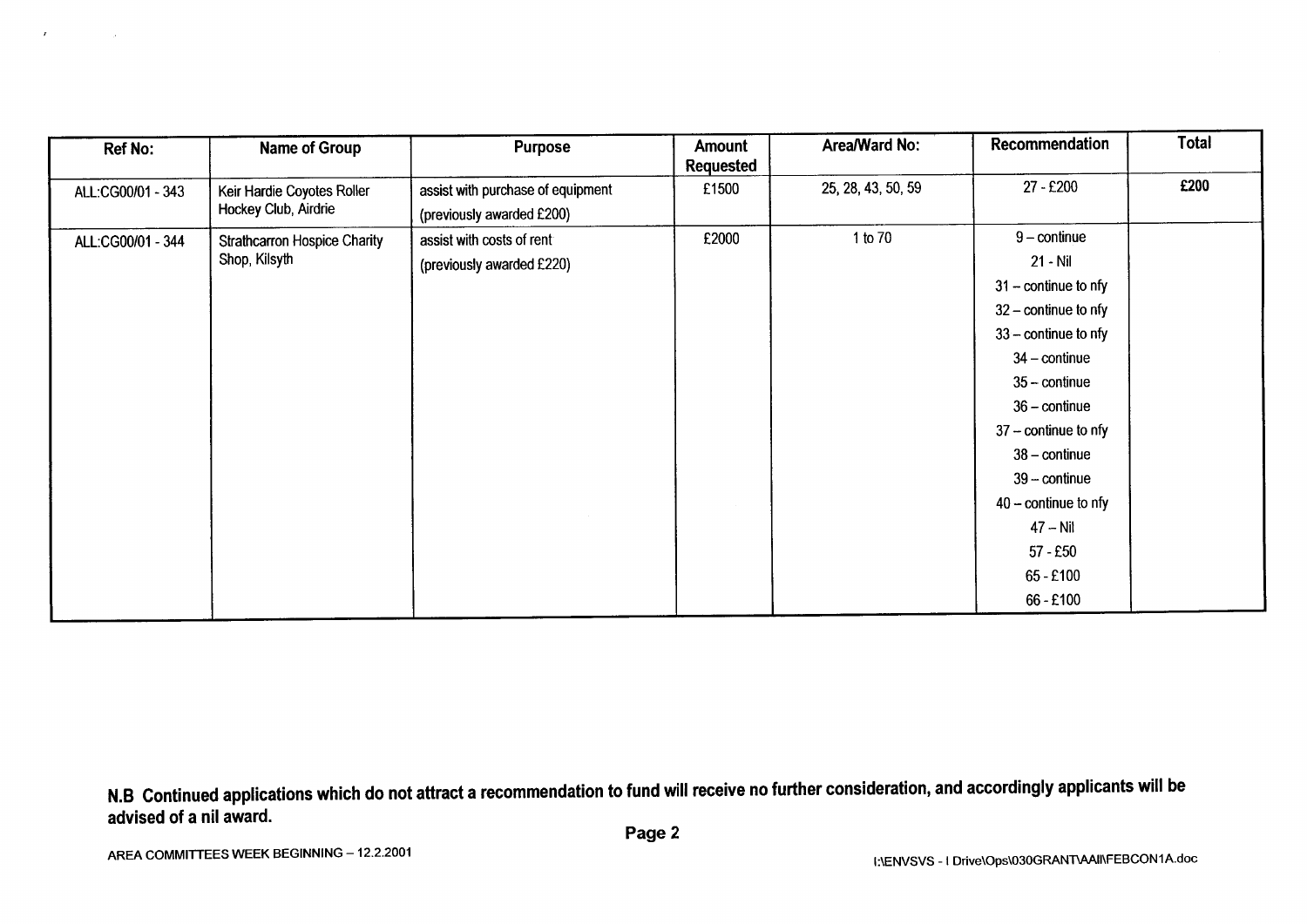| <b>Ref No:</b>    | <b>Name of Group</b>                                                  | <b>Purpose</b>                                          | <b>Amount</b>    | Area/Ward No:                                 | Recommendation         | <b>Total</b> |
|-------------------|-----------------------------------------------------------------------|---------------------------------------------------------|------------------|-----------------------------------------------|------------------------|--------------|
|                   |                                                                       |                                                         | <b>Requested</b> |                                               |                        |              |
| ALL:CG00/01 - 345 | One Way Group, Bellshill                                              | assist with purchase of recording                       | £2000            | 1 to 20                                       | $9$ – continue         |              |
|                   |                                                                       | equipment, tapes and cd's                               |                  | 25 to 70                                      | $31 -$ continue to nfy |              |
|                   |                                                                       | (previously awarded £30)                                |                  |                                               | $32$ – continue to nfy |              |
|                   |                                                                       |                                                         |                  |                                               | $33 -$ continue to nfy |              |
|                   |                                                                       |                                                         |                  |                                               | $34$ – continue        |              |
|                   |                                                                       |                                                         |                  |                                               | $35 -$ continue        |              |
|                   |                                                                       |                                                         |                  |                                               | $36 -$ continue        |              |
|                   |                                                                       |                                                         |                  |                                               | $37 -$ continue to nfy |              |
|                   |                                                                       |                                                         |                  |                                               | $38 -$ continue        |              |
|                   |                                                                       |                                                         |                  |                                               | $39$ – continue        |              |
|                   |                                                                       |                                                         |                  |                                               | $40 -$ continue to nfy |              |
| ALL:CG00/01 - 346 | <b>Flowerhill Senior Citizens Club.</b>                               | assist with costs of Christmas dinner                   | £300             | 34, 41, 43, 46, 49, 50                        | 34 - continue          |              |
|                   | Airdire                                                               | (previously awarded £50)                                |                  |                                               |                        |              |
| ALL:CG00/01 - 347 | Wishaw and District Branch of                                         | assist with general running costs and                   | £1840            | 3, 4, 5, 6, 7, 11, 12, 13, 15, 16,            | $6 - £50$              |              |
|                   | Arthritis Care, Wishaw                                                | purchase of stationery                                  |                  | 17, 18, 19, 20, 25, 29, 30                    | $7 - £100$             |              |
|                   |                                                                       | (previously awarded £200)                               |                  |                                               | $8 - £100$             |              |
|                   |                                                                       |                                                         |                  |                                               | $15 - £50$             |              |
|                   |                                                                       |                                                         |                  |                                               | $20 - £10$             |              |
| ALL:CG00/01 - 348 | <b>Charter Pensioners Association,</b><br>Motherwell                  | assist with costs of dinner dance                       | £500             | 2, 4, 8, 10, 11, 12, 13, 14, 19, 29           |                        |              |
| ALL:CG00/01 - 442 | <b>Cumbernauld &amp; District Branch</b><br>of the Multiple Sclerosis | assist with costs of Christmas party, meal<br>and gifts | £500             | 51, 57, 61, 62, 64, 65, 66, 67,<br>68, 69, 70 | $57 - £50$             |              |
|                   | Society, Cumbernauld                                                  | (previously awarded £335)                               |                  |                                               |                        |              |
| ALL:CG00/01 - 443 | Scottish Link-Up (Deaf<br>Childrens Club), Coatbridge                 | assist with costs of transport                          | £960             | 6, 16, 51, 70                                 | $6 - £50$              |              |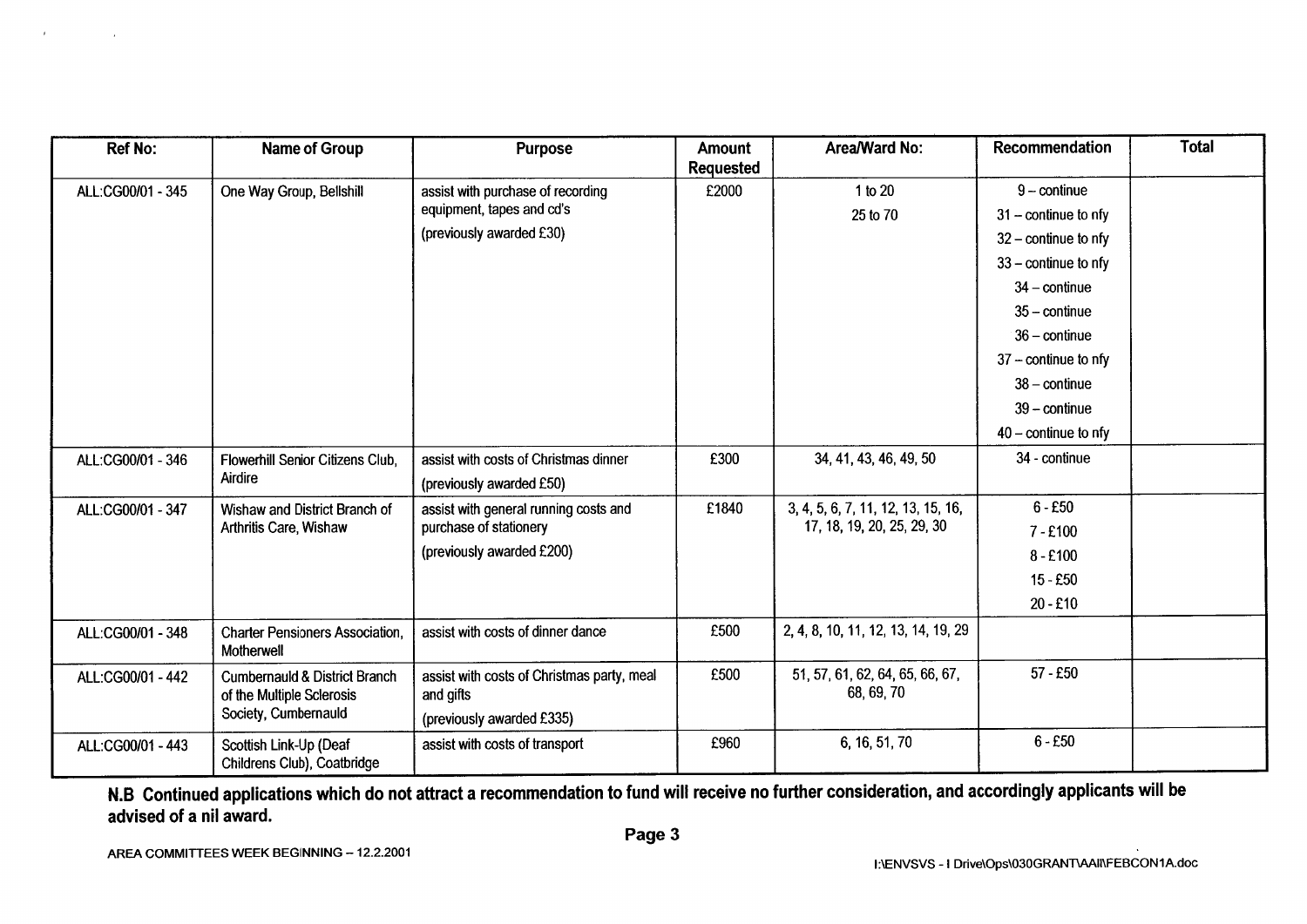| <b>Ref No:</b>    | Name of Group                  | <b>Purpose</b>                               | Amount<br>Requested | Area/Ward No:                     | <b>Recommendation</b>         | <b>Total</b> |
|-------------------|--------------------------------|----------------------------------------------|---------------------|-----------------------------------|-------------------------------|--------------|
| ALL:CG00/01 - 445 | The Barn Amateur Boxing Club,  | assist with purchase of equipment            | £2000               | 24, 31 to 40                      | $31$ – continue to nfy        |              |
|                   | Coatbridge                     |                                              |                     |                                   | $32 -$ continue to nfy        |              |
|                   |                                |                                              |                     |                                   | $33$ – continue to nfy        |              |
|                   |                                |                                              |                     |                                   | $34 -$ continue               |              |
|                   |                                |                                              |                     |                                   | $35 -$ continue               |              |
|                   |                                |                                              |                     |                                   | $36 - \text{continue}$        |              |
|                   |                                |                                              |                     |                                   | $37$ – continue to nfy        |              |
|                   |                                |                                              |                     |                                   | $38 -$ continue               |              |
|                   |                                |                                              |                     |                                   | $39$ – continue               |              |
|                   |                                |                                              |                     |                                   | $40 - \text{continue}$ to nfy |              |
| ALL:CG00/01 - 488 | Jack and Jill Support Group,   | assist with costs of taking families away to | £2000               | 3, 10, 25, 26, 27, 31, 34, 42, 51 | $31$ – continue to nfy        |              |
|                   | <b>Bellshill</b>               | holiday centre                               |                     |                                   | 34 - continue                 |              |
|                   |                                | (previously awarded £480)                    |                     |                                   |                               |              |
| ALL:CG00/01 - 489 | Kilsyth Music Society, Airdrie | assist with costs of production              | £2000               | 31 to 70                          | $31 -$ continue to nfy        |              |
|                   |                                |                                              |                     |                                   | $32$ – continue to nfy        |              |
|                   |                                |                                              |                     |                                   | 33 - continue to nfy          |              |
|                   |                                |                                              |                     |                                   | $34$ - continue               |              |
|                   |                                |                                              |                     |                                   | $35 - \text{continue}$        |              |
|                   |                                |                                              |                     |                                   | $36 -$ continue               |              |
|                   |                                |                                              |                     |                                   | $37 -$ continue to nfy        |              |
|                   |                                |                                              |                     |                                   | $38 - \text{continue}$        |              |
|                   |                                |                                              |                     |                                   | $39 - \text{continue}$        |              |
|                   |                                |                                              |                     |                                   | $40 -$ continue to nfy        |              |
|                   |                                |                                              |                     |                                   | 47 - Nil                      |              |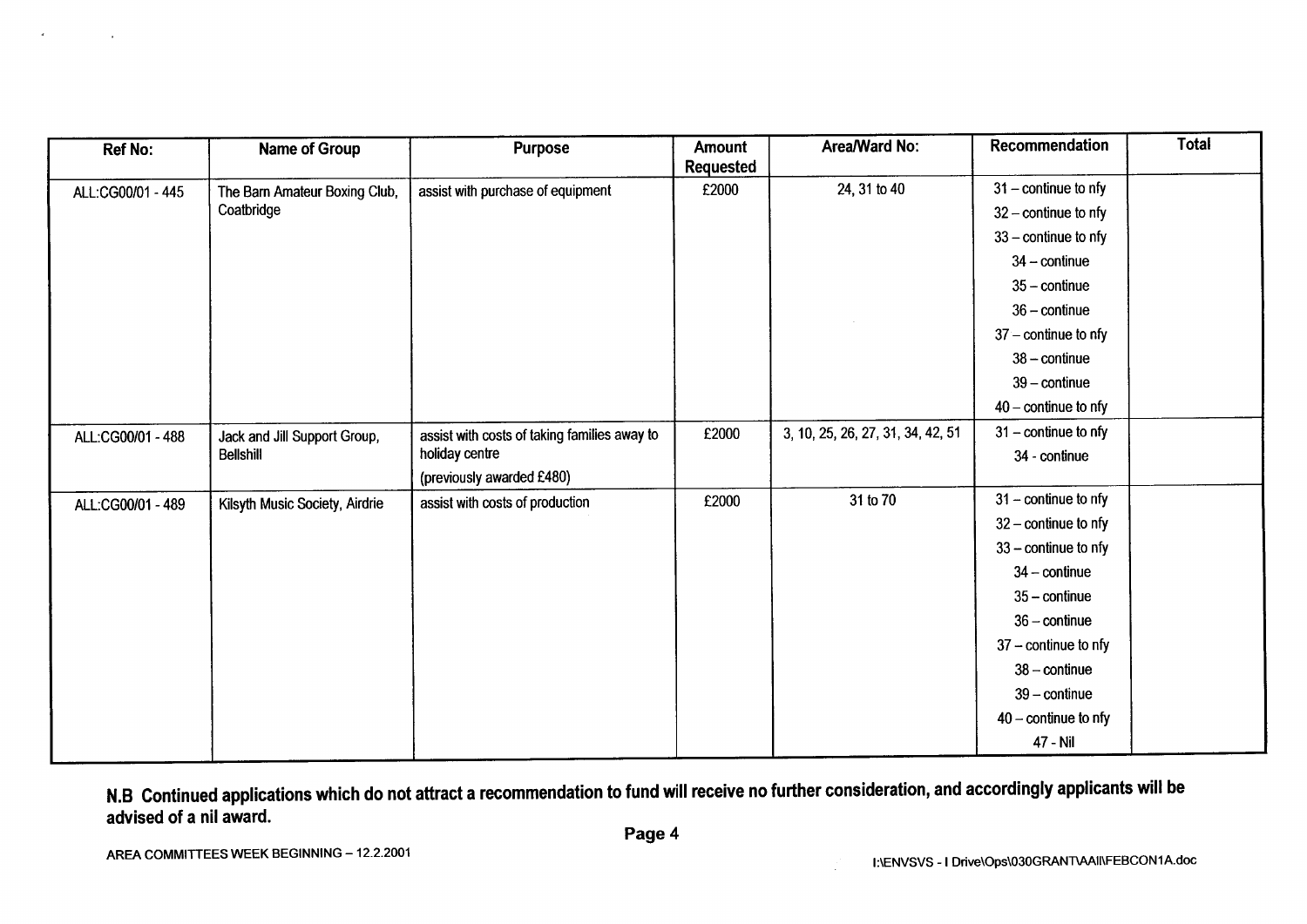| <b>Ref No:</b>    | Name of Group                                       | <b>Purpose</b>                                                                              | <b>Amount</b><br><b>Requested</b> | Area/Ward No:         | Recommendation                | <b>Total</b> |
|-------------------|-----------------------------------------------------|---------------------------------------------------------------------------------------------|-----------------------------------|-----------------------|-------------------------------|--------------|
| ALL:CG00/01 - 490 | 1st New Stevenston Girls<br>Brigade, New Stevenston | assist with costs of sports, buses for<br>outings and purchase of microphones and<br>stands | £2000                             | 25, 27, 28            |                               |              |
|                   |                                                     | (previously awarded £100)                                                                   |                                   |                       |                               |              |
| ALL:CG00/01 - 506 | Bonkle Day Care Project,                            | assist with purchase of furniture                                                           | £2000                             | 6, 7, 8, 10, 12 to 20 | $8 - £100$                    |              |
|                   | Wishaw                                              | (previously awarded £150)                                                                   |                                   |                       | $20 - £10$                    |              |
| ALL:CG00/01 - 507 | Neilson Hall Mens Fellowship,                       | assist with costs of outing                                                                 | £500                              | 24, 25, 28            |                               |              |
|                   | <b>Bellshill</b>                                    | (previously awarded £50)                                                                    |                                   |                       |                               |              |
| ALL:CG00/01 - 508 | New Venture Youth Club,                             | assist with costs of childrens Christmas<br>party                                           | £350                              | 31, 34 to 41          | $31$ – continue to nfy        |              |
|                   | Coatbridge                                          |                                                                                             |                                   |                       | $34$ – continue               |              |
|                   |                                                     |                                                                                             |                                   |                       | $35 -$ continue               |              |
|                   |                                                     |                                                                                             |                                   |                       | $36 - \text{continue}$        |              |
|                   |                                                     |                                                                                             |                                   |                       | $37$ – continue to nfy        |              |
|                   |                                                     |                                                                                             |                                   |                       | $38 - \text{continue}$        |              |
|                   |                                                     |                                                                                             |                                   |                       | $39 - \text{continue}$        |              |
|                   |                                                     |                                                                                             |                                   |                       | $40 - \text{continue}$ to nfy |              |
| ALL:CG00/01 - 509 | <b>St Andrews Hospice Fayre</b>                     | assist with costs of hiring Town Hall and                                                   | £270                              | 1 to 70               | $6 - £40$                     | £270         |
|                   | Group, Airdrie                                      | <b>Lesser Hall</b>                                                                          |                                   |                       | $8 - £36$                     |              |
|                   |                                                     |                                                                                             |                                   |                       | $9$ – continue                |              |
|                   |                                                     |                                                                                             |                                   |                       | $22 - £22$                    |              |
|                   |                                                     |                                                                                             |                                   |                       | 42 - £122                     |              |
|                   |                                                     |                                                                                             |                                   |                       | 49 - £50                      |              |
| ALL:CG00/01 - 510 | Luggiebank Neighbourhood<br>Watch, Luggiebank       | assist with costs of fitting neighbourhood<br>watch signs                                   | £128.10                           | 45, 60                |                               |              |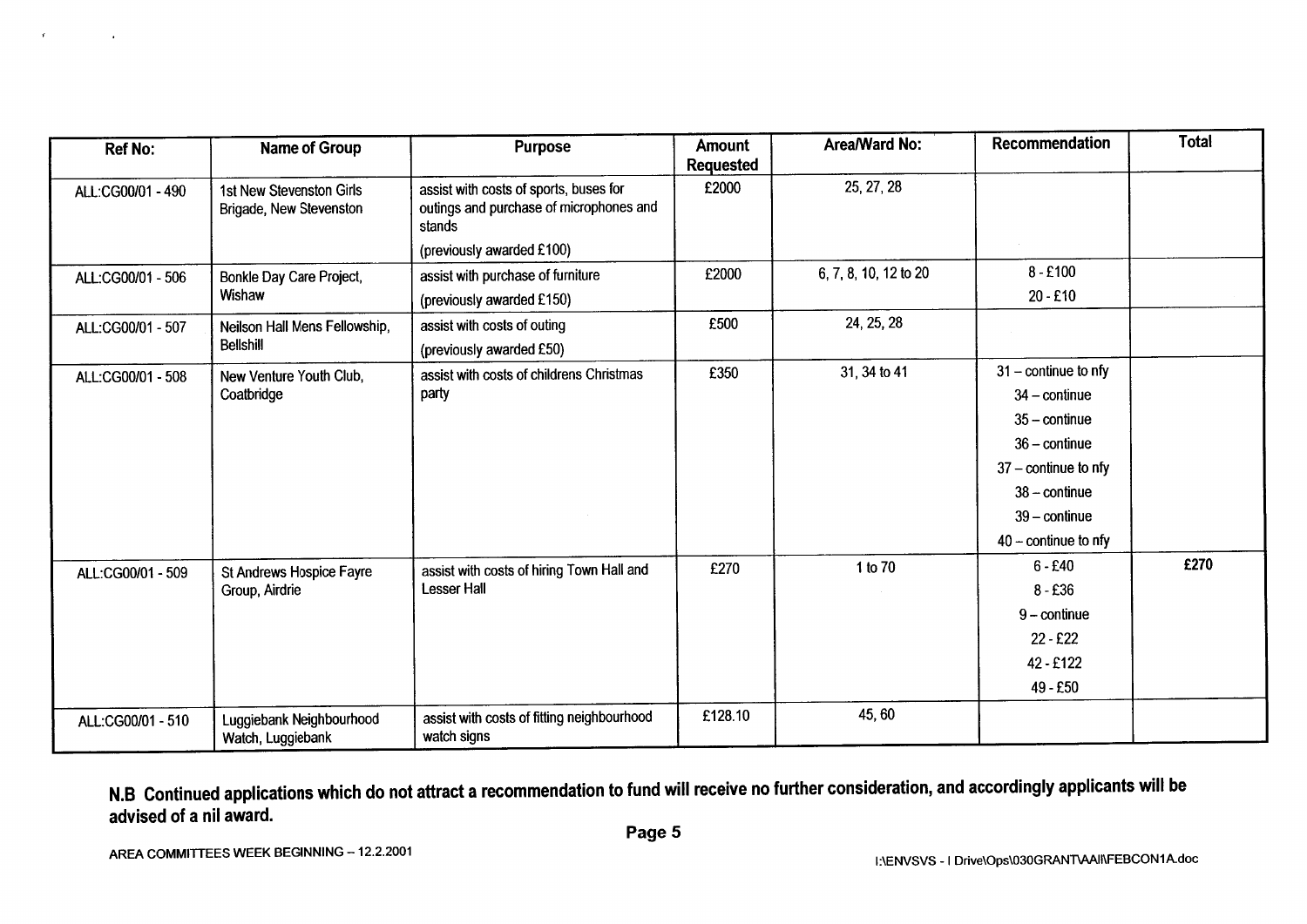| <b>Ref No:</b>    | Name of Group                                               | <b>Purpose</b>                                                                   | Amount<br>Requested | Area/Ward No:                      | Recommendation  | <b>Total</b> |
|-------------------|-------------------------------------------------------------|----------------------------------------------------------------------------------|---------------------|------------------------------------|-----------------|--------------|
| ALL:CG00/01 - 511 | Wellwynd Playgroup, Airdrie                                 | assist with general running costs                                                | £2000               | 34, 35, 42, 43, 44, 48, 51         | $34 -$ continue |              |
|                   |                                                             |                                                                                  |                     |                                    | 35 - continue   |              |
| ALL:CG00/01 - 512 | Good Neighbours of Muirhouse,                               | assist with costs of Christmas dinner for                                        | £2000               | 2, 3, 6, 7, 9, 10, 11, 14, 16, 17, | $2 - £100$      |              |
|                   | Muirhouse                                                   | disabled and senior citizens                                                     |                     | 18, 19, 20                         | $8 - £100$      |              |
|                   |                                                             | (previously awarded £1100)                                                       |                     |                                    | 9 - continue    |              |
| ALL:CG00/01 - 532 | <b>Cambusnethan Talbot Amateur</b><br>Football Club, Wishaw | assist with costs of travel, lease of training<br>facilities and purchase of kit | £1000               | 7, 8, 42                           | $8 - £100$      |              |
|                   |                                                             | (previously awarded £250)                                                        |                     |                                    |                 |              |
| ALL:CG00/01 - 533 | Carfin Parish Church, Carfin                                | assist with purchase of folding tables                                           | £700                | 2, 5, 29                           | $2 - £100$      |              |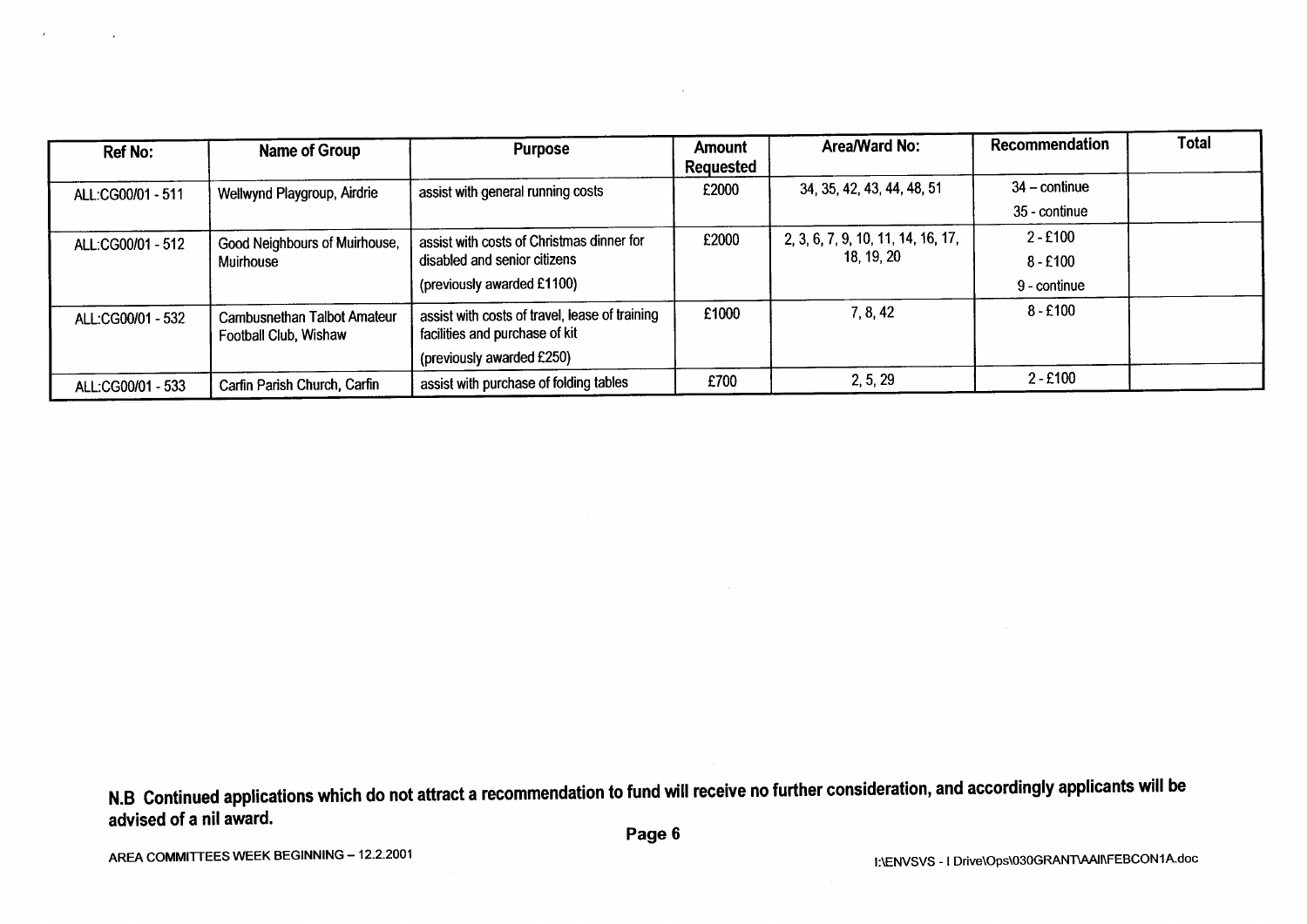# APPLICATIONS COVERING MORE THAN ONE AREA COMMITTEE BOUNDARY

 $nfa = nau$  financial voor

| <b>IIIY – IIEW IIIIailtiai year</b><br><b>Ref No:</b> | Name of Group                                         | <b>Purpose</b>                                                              | <b>Amount</b><br><b>Requested</b> | Area/Ward No:              | Recommendation                | <b>Total</b> |
|-------------------------------------------------------|-------------------------------------------------------|-----------------------------------------------------------------------------|-----------------------------------|----------------------------|-------------------------------|--------------|
|                                                       |                                                       | New Applications Received Up to 2 February 2001                             |                                   |                            |                               |              |
|                                                       |                                                       | (Area Committees should only consider applications relevant to their areas) |                                   |                            |                               |              |
| ALL:CG00/01 - 549                                     | No. 7 (Bellshill) Platoon Army                        | assist with purchase of football strips                                     | £300                              | 3, 5, 21 to 30, 37, 38, 40 | $21 - £25$                    |              |
|                                                       | Cadets, Bellshill                                     |                                                                             |                                   |                            | $30 - £50$                    |              |
|                                                       |                                                       |                                                                             |                                   |                            | $37$ – continue to nfy        |              |
|                                                       |                                                       |                                                                             |                                   |                            | $38 - \text{continue}$        |              |
|                                                       |                                                       |                                                                             |                                   |                            | $40 - \text{continue}$ to nfy |              |
| ALL:CG00/01 - 550                                     | Holytown Karate Club, Holytown                        | assist with pruchase of equipment                                           | £200                              | 5, 27, 28, 29              | 27 - £200                     | £200         |
| ALL:CG00/01 - 551                                     | Scottish and European Boxing                          | assist with start up costs, stationery,                                     | £1420                             | 1 to 70                    | $9$ – continue                |              |
|                                                       | hall of Fame Steering<br>Committee, North Lanarkshire | telephone, hall lets etc                                                    |                                   |                            | 21 - Nil                      |              |
| $\bullet$                                             |                                                       |                                                                             |                                   |                            | $31$ – continue to nfy        |              |
|                                                       |                                                       |                                                                             |                                   |                            | $32$ – continue to nfy        |              |
|                                                       |                                                       |                                                                             |                                   |                            | $33$ – continue to nfy        |              |
|                                                       |                                                       |                                                                             |                                   |                            | $34 - \text{continue}$        |              |
|                                                       |                                                       |                                                                             |                                   |                            | $35 - \text{continue}$        |              |
|                                                       |                                                       |                                                                             |                                   |                            | $36 - \text{continue}$        |              |
|                                                       |                                                       |                                                                             |                                   |                            | $37$ – continue to nfy        |              |
|                                                       |                                                       |                                                                             |                                   |                            | $38 - \text{continue}$        |              |
|                                                       |                                                       |                                                                             |                                   |                            | $39$ – continue               |              |
|                                                       |                                                       |                                                                             |                                   |                            | $40$ – continue to nfy        |              |
|                                                       |                                                       |                                                                             |                                   |                            | $47 - \text{continue}$        |              |
|                                                       |                                                       |                                                                             |                                   |                            | $57 - £50$                    |              |
|                                                       |                                                       |                                                                             |                                   |                            | $63 - £10$                    |              |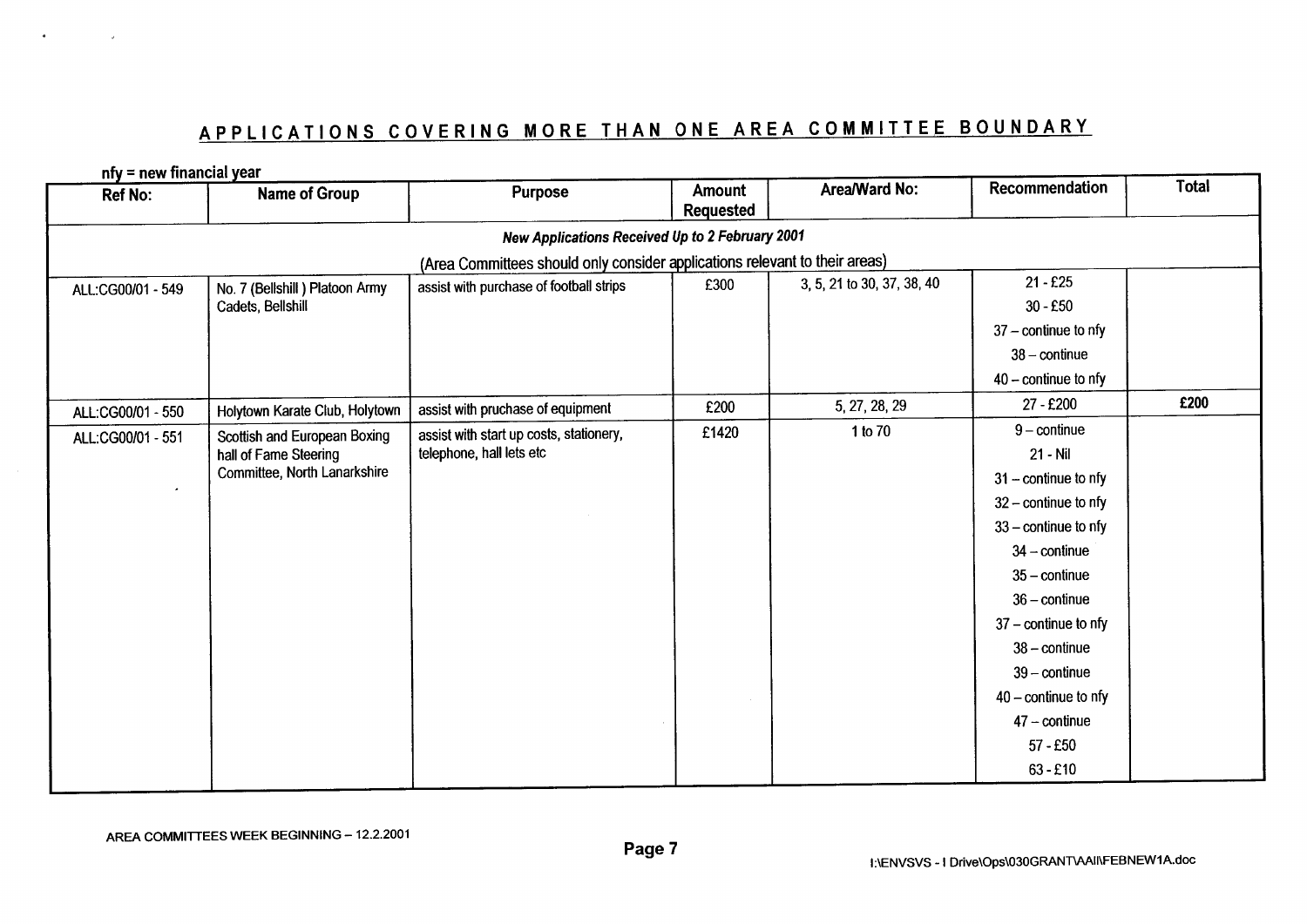| Ref No:           | Name of Group                  | <b>Purpose</b>                                                           | Amount           | Area/Ward No:            | <b>Recommendation</b>         | <b>Total</b> |
|-------------------|--------------------------------|--------------------------------------------------------------------------|------------------|--------------------------|-------------------------------|--------------|
|                   |                                |                                                                          | <b>Requested</b> |                          |                               |              |
| ALL:CG00/01 - 552 | Coatbridge Indoor Bowling Club | assist with costs of closing social event and<br>prizes for competitions | £250             | 21 to 52, 65, 67, 68, 69 | $21 - Nil$                    |              |
|                   | Senior Section, Coatbridge     |                                                                          |                  |                          | $31 - \text{continue}$ to nfy |              |
|                   |                                |                                                                          |                  |                          | $32$ – continue to nfy        |              |
|                   |                                |                                                                          |                  |                          | $33$ – continue to nfy        |              |
|                   |                                |                                                                          |                  |                          | $34$ – continue               |              |
|                   |                                |                                                                          |                  |                          | $35 - \text{continue}$        |              |
|                   |                                |                                                                          |                  |                          | $36 - \text{continue}$        |              |
|                   |                                |                                                                          |                  |                          | $37$ – continue to nfy        |              |
|                   |                                |                                                                          |                  |                          | $38 - \text{continue}$        |              |
|                   |                                |                                                                          |                  |                          | $39$ – continue               |              |
|                   |                                |                                                                          |                  |                          | $40$ – continue to nfy        |              |
|                   |                                |                                                                          |                  |                          | $47$ – continue               |              |
|                   |                                |                                                                          |                  |                          | $68 - £25$                    |              |
| ALL:CG00/01 - 553 | Dyslexia Scotwest, Glasgow     | assist with costs of help and support                                    | £2000            | 1 to 70                  | $1 - £10$                     |              |
|                   |                                | service and awareness raising                                            |                  |                          | $9$ – continue                |              |
|                   |                                |                                                                          |                  |                          | 21 - Nil                      |              |
|                   |                                |                                                                          |                  |                          | $31$ – continue to nfy        |              |
|                   |                                |                                                                          |                  |                          | $32$ – continue to nfy        |              |
|                   |                                |                                                                          |                  |                          | $33$ – continue to nfy        |              |
|                   |                                |                                                                          |                  |                          | $34 - \text{continue}$        |              |
|                   |                                |                                                                          |                  |                          | $35 - \text{continue}$        |              |
|                   |                                |                                                                          |                  |                          | $36 -$ continue               |              |
|                   |                                |                                                                          |                  |                          | $37$ – continue to nfy        |              |
|                   |                                |                                                                          |                  |                          | $38 - \text{continue}$        |              |
|                   |                                |                                                                          |                  |                          | $39$ – continue               |              |
|                   |                                |                                                                          |                  |                          | $40 - \text{continue}$ to nfy |              |
|                   |                                |                                                                          |                  |                          | 49 - £50                      |              |
|                   |                                |                                                                          |                  |                          |                               |              |

 $\bullet$ 

 $\sim$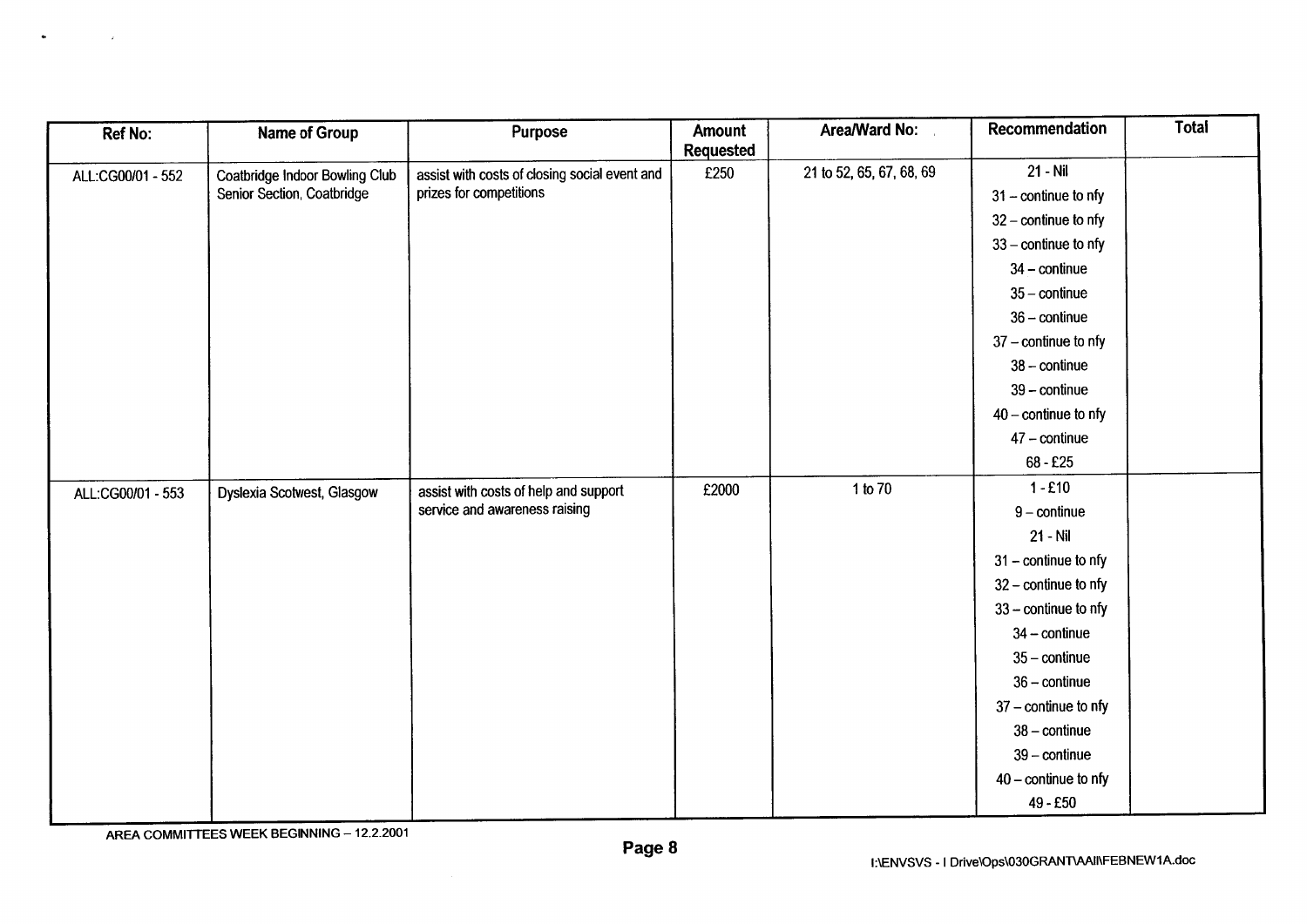| <b>Ref No:</b>    | <b>Name of Group</b>                  | <b>Purpose</b>                                  | Amount<br><b>Requested</b> | Area/Ward No:                     | Recommendation                | <b>Total</b> |
|-------------------|---------------------------------------|-------------------------------------------------|----------------------------|-----------------------------------|-------------------------------|--------------|
| ALL:CG00/01 - 554 | <b>Bellshill Salvation Army Band,</b> | assist with purchase of folders for the         | £400                       | 3, 19, 21, 23 to 30               | $21 - £25$                    |              |
|                   | <b>Bellshill</b>                      | band's music                                    |                            |                                   | $30 - £100$                   |              |
| ALL:CG00/01 - 555 | <b>Cleland Church of Scotland</b>     | assist with general running costs               | <b>Unknown</b>             | 1 to 70                           | $9$ – continue                |              |
|                   | Choir, Cleland                        |                                                 |                            |                                   | 19 - £75                      |              |
|                   |                                       |                                                 |                            |                                   | 21 - Nil                      |              |
|                   |                                       |                                                 |                            |                                   | $31$ – continue to nfy        |              |
|                   |                                       |                                                 |                            |                                   | $32$ – continue to nfy        |              |
|                   |                                       |                                                 |                            |                                   | $33$ – continue to nfy        |              |
|                   |                                       |                                                 |                            |                                   | $34$ - continue               |              |
|                   |                                       |                                                 |                            |                                   | $35 - \text{continue}$        |              |
|                   |                                       |                                                 |                            |                                   | $36$ – continue               |              |
|                   |                                       |                                                 |                            |                                   | $37$ – continue to nfy        |              |
|                   |                                       |                                                 |                            |                                   | $38 - \text{continue}$        |              |
|                   |                                       |                                                 |                            |                                   | $39$ – continue               |              |
|                   |                                       |                                                 |                            |                                   | $40 - \text{continue}$ to nfy |              |
|                   |                                       |                                                 |                            |                                   | 47 - Nil                      |              |
| ALL:CG00/01 - 556 | The Nicolodeons Concert               | assist with purchase of new equipment and       | £800                       | 3, 4, 5, 6, 8, 9, 10, 13, 14, 18, | $9$ – continue                |              |
|                   | Group, Wishaw                         | travel expenses                                 |                            | 21, 27, 29                        | 21 - Nil                      |              |
| ALL:CG00/01 - 602 | Motherwell United YMCA,               | assist with costs of providing disabled         | £2000                      | 1 to 10                           | $1 - £50$                     |              |
|                   | Motherwell                            | entrance and adpating reception area            |                            | 24 to 30, 39                      | $9$ – continue                |              |
|                   |                                       |                                                 |                            |                                   | 39 - continue                 |              |
| ALL:CG00/01 - 603 | Motherwell United YMCA,               | assist with costs of refurbishing toilets and   | £2000                      | 1 to 10                           | $1 - £50$                     |              |
|                   | Motherwell                            | shower room                                     |                            | 24 to 30, 39                      | $9$ – continue                |              |
|                   |                                       |                                                 |                            |                                   | 39 - continue                 |              |
|                   | Motherwell United YMCA,               | assist with costs of altering kitchen with      | £2000                      | 1 to 10                           | $9$ – continue                |              |
| ALL:CG00/01 - 604 | Motherwell                            | appliances that meet environmental<br>standards |                            | 24 to 30, 39                      | 39 - continue                 |              |

 $\overline{\phantom{a}}$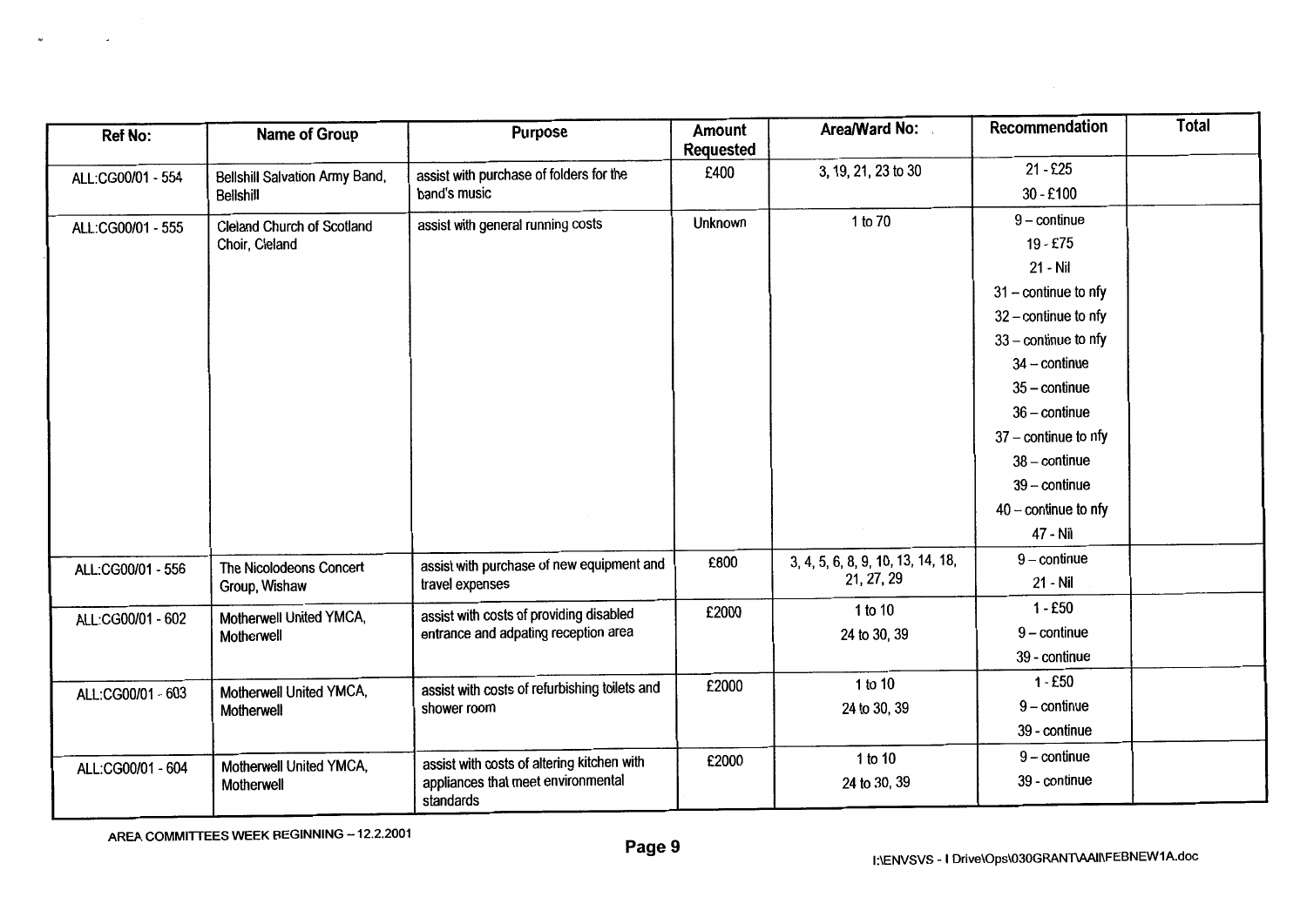| <b>Ref No:</b>    | Name of Group                                        | <b>Purpose</b>                                                    | <b>Amount</b><br><b>Requested</b> | Area/Ward No:                             | Recommendation         | <b>Total</b> |
|-------------------|------------------------------------------------------|-------------------------------------------------------------------|-----------------------------------|-------------------------------------------|------------------------|--------------|
|                   |                                                      |                                                                   | £1125                             | 4, 6, 16, 21, 33, 34, 35, 53, 55,         | 21 - Nil               |              |
| ALL:CG00/01 - 605 | Strathkelvin Riding Club,<br>Muirhead                | assist with costs of participating in<br>competition              |                                   | 56, 65, 66, 67, 68, 69, 70                | $33$ – continue to nfy |              |
|                   |                                                      |                                                                   |                                   |                                           | $34 - \text{continue}$ |              |
|                   |                                                      |                                                                   |                                   |                                           | $35 -$ continue        |              |
|                   |                                                      |                                                                   |                                   |                                           | $68 - £25$             |              |
|                   |                                                      |                                                                   |                                   |                                           | $31$ – continue to nfy |              |
| ALL:CG00/01 - 606 | West End United Youth Football                       | assist with purchase of football strips and<br>training equipment | £400                              | 31, 32, 34, 35, 36, 37, 38, 39,<br>40, 41 | $32$ – continue to nfy |              |
|                   | Club, Coatbridge                                     |                                                                   |                                   |                                           |                        |              |
|                   |                                                      |                                                                   |                                   |                                           | $34$ – continue        |              |
|                   |                                                      |                                                                   |                                   |                                           | $35 - \text{continue}$ |              |
|                   |                                                      |                                                                   |                                   |                                           | $36 -$ continue        |              |
|                   |                                                      |                                                                   |                                   |                                           | $37 -$ continue to nfy |              |
|                   |                                                      |                                                                   |                                   |                                           | $38 - \text{continue}$ |              |
|                   |                                                      |                                                                   |                                   |                                           | $39 - \text{continue}$ |              |
|                   |                                                      |                                                                   |                                   |                                           | $40 -$ continue to nfy |              |
| ALL:CG00/01 - 607 | South Dalziel Parish Church<br>Mens Club, Motherwell | assist with costs of train and tour in<br>Edinburgh               | £235                              | 5, 11, 12, 13, 29                         |                        |              |
| ALL:CG00/01 - 608 | Cumbernauld and Kilsyth                              | assist with costs of taking boys to football                      | £2000                             | 29, 31, 34, 38, 53 to 70                  | $31$ – continue to nfy |              |
|                   | District Youth League,                               | tournament in Holland                                             |                                   |                                           | $34$ - continue        |              |
|                   | Cumbernauld                                          |                                                                   |                                   |                                           | 38 - continue          |              |
|                   |                                                      |                                                                   |                                   |                                           | $55 - £50$             |              |
|                   |                                                      |                                                                   |                                   |                                           | $57 - £50$             |              |
|                   |                                                      |                                                                   |                                   |                                           | $58 - £30$             |              |
|                   |                                                      |                                                                   |                                   |                                           | $63 - £20$             |              |
|                   |                                                      |                                                                   |                                   |                                           | $68 - £25$             |              |

 $\sim$ 

 $\sim 100$ 

 $\sim 100$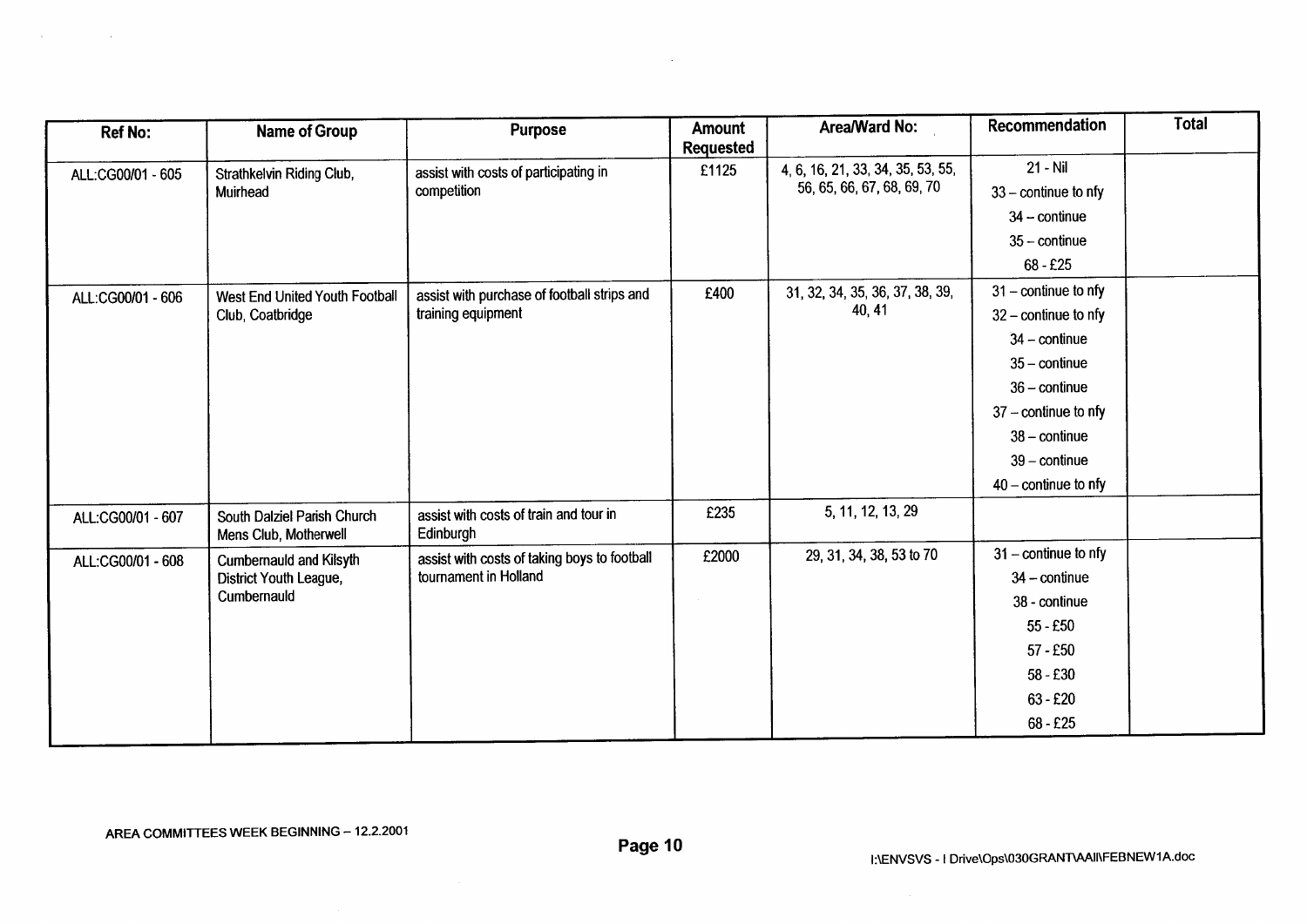| <b>Ref No:</b>    | Name of Group                  | <b>Purpose</b>                              | Amount<br><b>Requested</b> | Area/Ward No:                   | Recommendation         | <b>Total</b> |
|-------------------|--------------------------------|---------------------------------------------|----------------------------|---------------------------------|------------------------|--------------|
| ALL:CG00/01 - 609 | Motherwell and District Womens | assist with costs of developing a landscape | £1500                      | 1 to 70                         | $1 - £100$             |              |
|                   | Aid, Motherwell                | refuge garden                               |                            |                                 | $2 - £50$              |              |
|                   |                                |                                             |                            |                                 | $9$ – continue         |              |
|                   |                                |                                             |                            |                                 | $21 - Nil$             |              |
|                   |                                |                                             |                            |                                 | $22 - £25$             |              |
|                   |                                |                                             |                            |                                 | $30 - £50$             |              |
|                   |                                |                                             |                            |                                 | $31$ – continue to nfy |              |
|                   |                                |                                             |                            |                                 | $32$ – continue to nfy |              |
|                   |                                |                                             |                            |                                 | $33$ – continue to nfy |              |
|                   |                                |                                             |                            |                                 | $34 - \text{continue}$ |              |
|                   |                                |                                             |                            |                                 | $35 - \text{continue}$ |              |
|                   |                                |                                             |                            |                                 | $36 - \text{continue}$ |              |
|                   |                                |                                             |                            |                                 | $37$ – continue to nfy |              |
|                   |                                |                                             |                            |                                 | $38 - \text{continue}$ |              |
|                   |                                |                                             |                            |                                 | $39$ – continue        |              |
|                   |                                |                                             |                            |                                 | $40$ – continue to nfy |              |
|                   |                                |                                             |                            |                                 | $47 - Nil$             |              |
|                   |                                |                                             |                            |                                 | 49 - £100              |              |
|                   |                                |                                             |                            |                                 | $55 - £50$             |              |
| ALL:CG00/01 - 610 | Calder Pre 5 Playgroup,        | assist with costs of advertising playgroup  | £500                       | 33, 34, 35, 37, 38, 39, 41, 43, | $33$ – continue to nfy |              |
|                   | Coatbridge                     |                                             |                            | 47, 48, 50, 51                  | $34 - \text{continue}$ |              |
|                   |                                |                                             |                            |                                 | $35 - \text{continue}$ |              |
|                   |                                |                                             |                            |                                 | $37 -$ continue to nfy |              |
|                   |                                |                                             |                            |                                 | $38 - \text{continue}$ |              |
|                   |                                |                                             |                            |                                 | $39$ – continue        |              |

 $\mathcal{A}^{\pm}$ 

 $\sim 100$ 

 $\sim$ 

 $\mathcal{L}^{\pm}$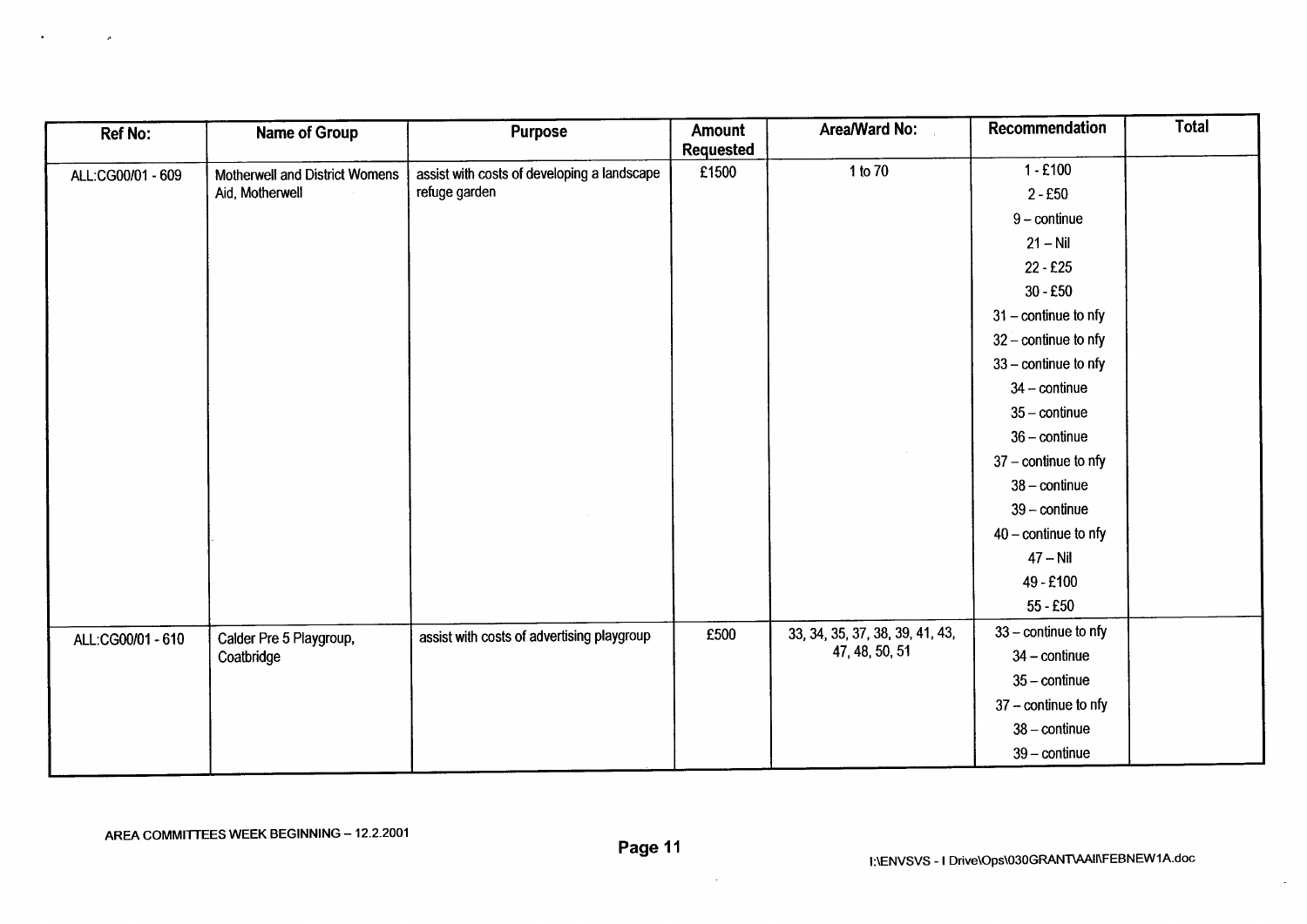## BELLSHILL AND DISTRICT AREA COMMITTEE

#### **Community Grant Applications**

| <b>Ref No:</b>    | <b>Name of Group</b>                                                                | <b>Purpose</b>                                                                                                               | <b>Amount</b><br>Requested | Area/Ward No: | <b>Recommendation</b> | <b>Total</b> |
|-------------------|-------------------------------------------------------------------------------------|------------------------------------------------------------------------------------------------------------------------------|----------------------------|---------------|-----------------------|--------------|
|                   |                                                                                     | <b>Continued Applications</b>                                                                                                |                            |               |                       |              |
| BEL:CG00/01 - 410 | Newarthill Amateur Football<br>Club, Newarthill                                     | assist with running costs and fees<br>throughout the year<br>(previously awarded £250)                                       | £2000                      | 27            |                       |              |
| BEL:CG00/01 - 413 | <b>Bellshill and Mossend YMCA</b><br>Out of School Childcare<br>Services, Bellshill | assist with costs of taking children to<br>pantomime<br>(previously awarded £460)                                            | £720                       | 25, 26        | $25 - £50$            |              |
| BEL:CG00/01 - 414 | <b>Bellshill Community Council,</b><br><b>Bellshill</b>                             | assist with costs of rememberance day<br>parade<br>(previously awarded £225)                                                 | £350                       | 25            | $25 - £50$            | £50          |
| BEL:CG00/01 - 418 | <b>Hattonrigg Senior Citizens</b><br>Centre, Bellshill                              | assist with costs of Christmas dinner<br>(previously awarded £150)                                                           | £200                       | 25, 26        |                       |              |
| BEL:CG00/01 - 480 | Little Gems Parents and<br><b>Toddlers Group, Bellshill</b>                         | assist with costs of Christmas party, group<br>activities and purchase of equipment and<br>toys<br>(previously awarded £200) | £300                       | 25            | 25 - £100             | £100         |

N.B Continued applications which do not attract a recommendation to fund will receive no further consideration, and accordingly applicants will be advised of a nil award.

 $\gamma_{\rm{in}}$ 

 $3 - \rho_+$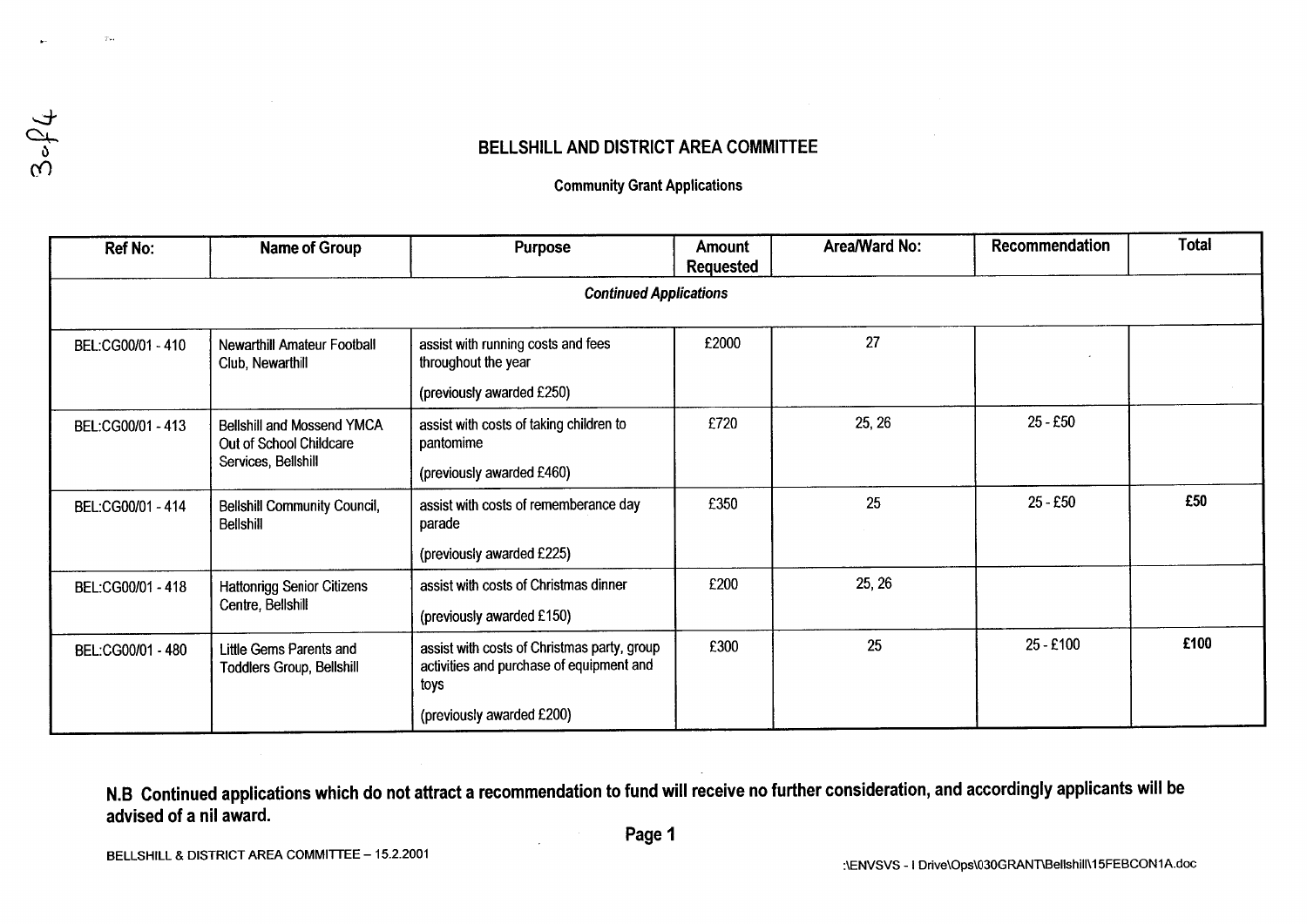| <b>Ref No:</b>    | Name of Group                          | <b>Purpose</b>                                                         | Amount<br>Requested | Area/Ward No: | Recommendation | Total |
|-------------------|----------------------------------------|------------------------------------------------------------------------|---------------------|---------------|----------------|-------|
| BEL:CG00/01 - 481 | Orbiston United Football,<br>Bellshill | I assist with costs of games and training and<br>purchase of equipment | £400                | 25            | 25 - £100      | £100  |
|                   |                                        | I (previously awarded £200)                                            |                     |               |                |       |

 $\cdot$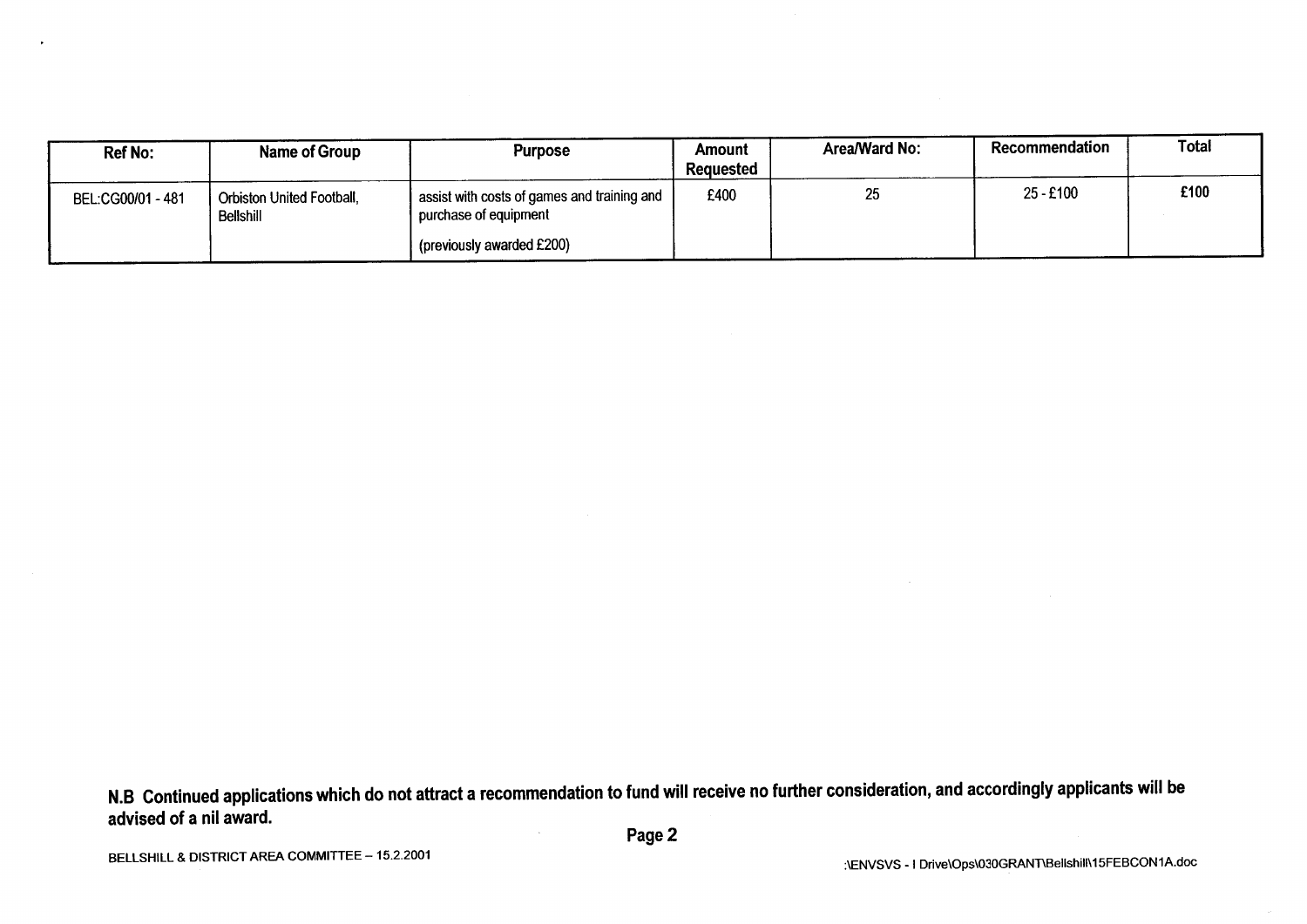## BELLSHILL AND DISTRICT AREA COMMITTEE

#### **COMMUNITY GRANT APPLICATIONS**

| <b>Ref No:</b>    | Name of Group                                                     | <b>Purpose</b>                                                             | <b>Amount</b><br>Requested | Area/Ward No:  | Recommendation           | <b>Total</b> |
|-------------------|-------------------------------------------------------------------|----------------------------------------------------------------------------|----------------------------|----------------|--------------------------|--------------|
|                   |                                                                   | New Applications Received Up to 9 February 2001                            |                            |                |                          |              |
| BEL:CG00/01 - 565 | <b>New Stevenston Nursery</b><br>Support Group, New<br>Stevenston | assist with start up costs and purchase of<br>equipment                    | £400                       | 27, 28, 29     |                          |              |
| BEL:CG00/01 - 566 | Newarthill Parish Church,<br><b>Newarthill</b>                    | assist with costs of extension to church hall<br>for kitchen and toilets   | £2000                      | 28, 29         |                          |              |
| BEL:CG00/01 - 588 | <b>Unitas Court Housing</b><br>Association, Bellshill             | assist with purchase of plants and shrubs<br>to fill tubs in the complex   | £200                       | 26             |                          |              |
| BEL:CG00/01 - 589 | Viewpark Lunch Club (Old<br>Peoples Welfare Club),<br>Viewpark    | assist with costs of meals, travel, cleaning<br>materials and photocopying | £377.20                    | 23             |                          |              |
| BEL:CG00/01 - 590 | <b>Tannochside Community</b><br>Bowling Club, Viewpark            | assist with costs of hall lets                                             | £300                       | 21, 22, 23     | $21 - £100$<br>22 - £100 |              |
| BEL:CG00/01 - 591 | Holy Family PTA, Bellshill                                        | assist with purchasing computer for school<br>library                      | £500                       | 25, 26, 27, 28 | 26 - £400                |              |
| BEL:CG00/01 - 614 | assist with costs of hall rent<br>Enable, Bellshill and District  |                                                                            | £350                       | 21 to 30       | $21 - £35$               |              |
|                   | <b>Branch</b>                                                     |                                                                            |                            |                | $25 - £50$               |              |
|                   |                                                                   |                                                                            |                            |                | $30 - £50$               |              |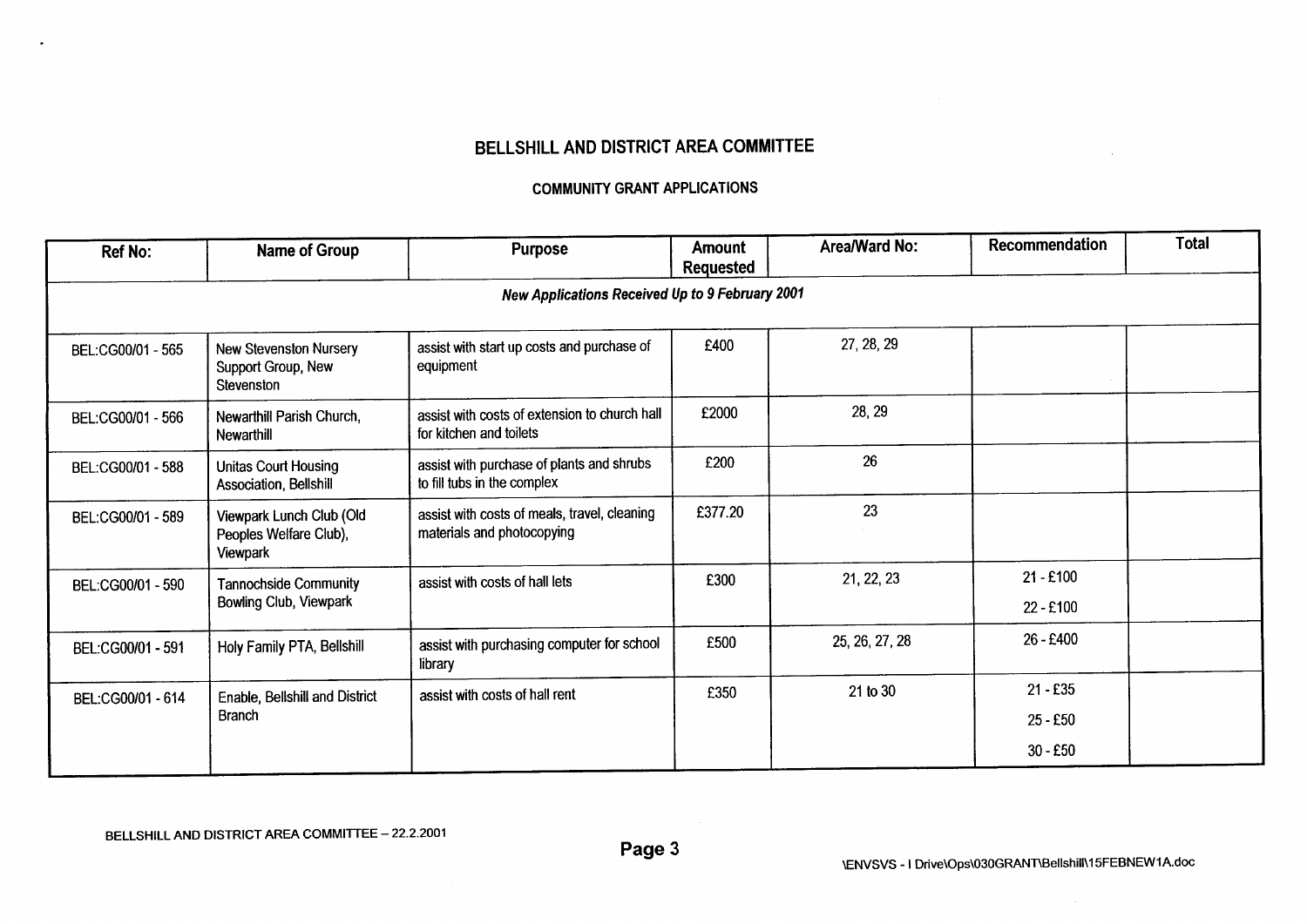| <b>Ref No:</b>    | Name of Group                                             | <b>Purpose</b>                                                                                                             | Amount<br><b>Requested</b> | Area/Ward No: | Recommendation | <b>Total</b> |
|-------------------|-----------------------------------------------------------|----------------------------------------------------------------------------------------------------------------------------|----------------------------|---------------|----------------|--------------|
| BEL:CG00/01 - 615 | Newarthill Childrerns Gala Day<br>Association, Newarthill | assist with costs of renewing costumes,<br>floates and cost of vehicle hire                                                | £1000                      | 29            |                |              |
| BEL:CG00/01 - 616 | Mossend Primary School Board,<br>Mossend                  | assist with costs of promoting new projects<br>and purchasing equipment                                                    | £400                       | 26, 28        | 26 - £300      |              |
| BEL:CG00/01 - 617 | Bellshill Congregational Church,<br>Bellshill             | assist with costs of renovation to hall,<br>kitchen and equipment                                                          | £350                       | 26            | $26 - £245$    | £245         |
| BEL:CG00/01 - 625 | <b>Regency Park Residents</b><br>Association, Tannochside | assist with start up costs, purchase and<br>posting of neighbourhood watch signs and<br>purchase of 24 hour segment timers | £350                       | 21, 22, 23    | 21 - £350      |              |

 $\sim 10^7$ 

 $\bullet$  . The second second  $\bullet$